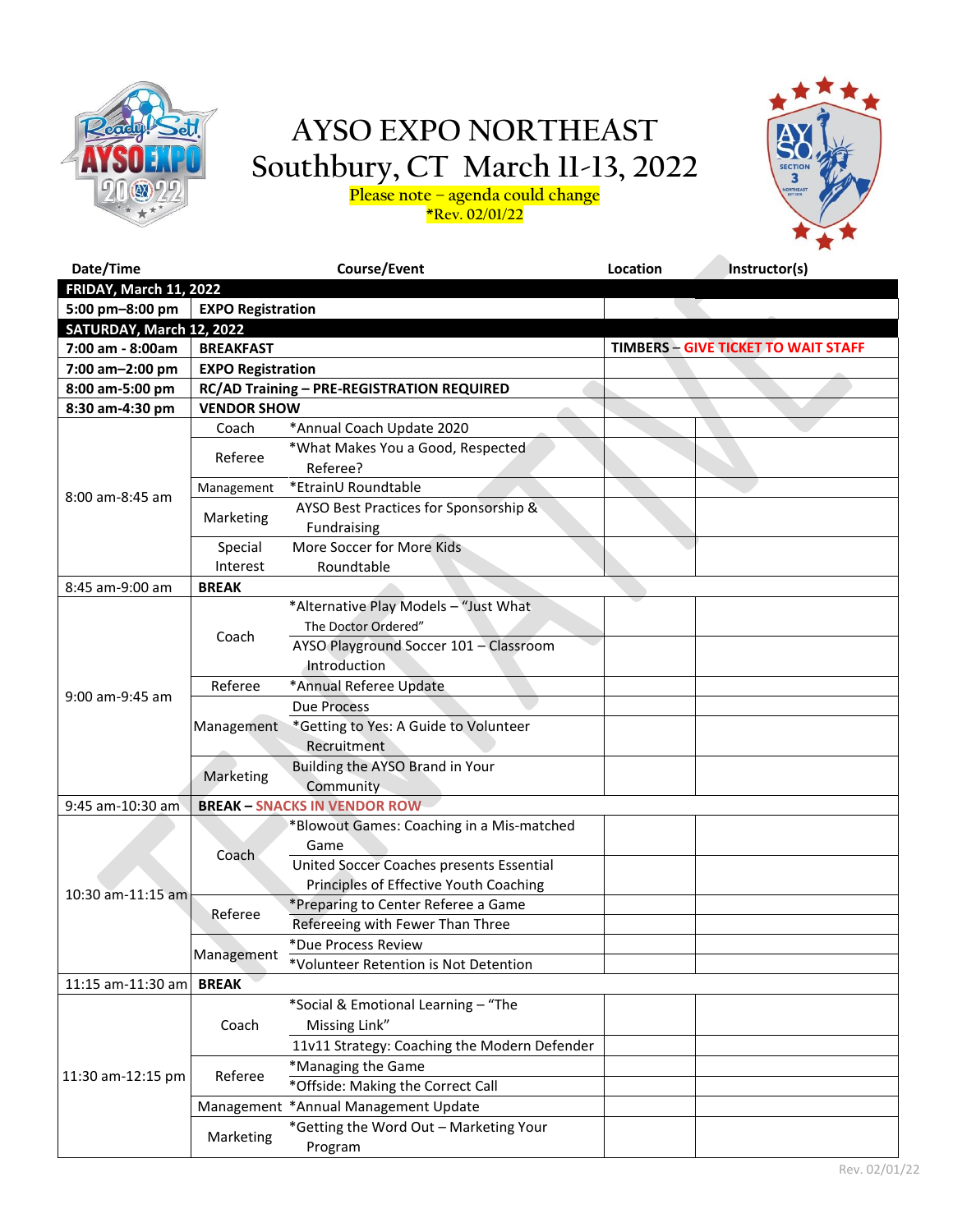

# **AYSO EXPO NORTHEAST Southbury, CT March 11-13, 2022**



**Please note – agenda could change \*Rev. 02/01/22**

| SATURDAY, March 12, 2022 Cont. |                              |                                                      |                                           |  |
|--------------------------------|------------------------------|------------------------------------------------------|-------------------------------------------|--|
|                                |                              | *Leadership Forum with NBOD Members                  |                                           |  |
| 1:30 pm-2:45 pm                |                              | and Section Directors                                |                                           |  |
| 2:45 pm-3:00 pm                | <b>BREAK</b>                 |                                                      |                                           |  |
| 3:00 pm-3:45 pm                |                              | *Women in Soccer - "You Can't Be It If               |                                           |  |
|                                | Coach                        | You Can't See It"                                    |                                           |  |
|                                |                              | Tactical Formations & Systems of Play 11v11          |                                           |  |
|                                | Referee                      | *What Would You Do?                                  |                                           |  |
|                                |                              | Advantage - When and Where                           |                                           |  |
|                                | Management                   | Safety Director Roundtable                           |                                           |  |
|                                |                              | Sports Connect Roundtable                            |                                           |  |
|                                | Marketing                    | *Social and Digital Marketing                        |                                           |  |
| 3:45 pm-4:00 pm                | <b>BREAK</b>                 |                                                      |                                           |  |
|                                |                              | *The AYSO Coaching Manual - "Benefits,               |                                           |  |
|                                | Coach                        | Features & Roadmap"                                  |                                           |  |
|                                |                              | *Playground - Engaging the Parents                   |                                           |  |
|                                |                              | Fouls & Misconduct Review for 12U Games              |                                           |  |
| 4:00 pm-4:45 pm                | Referee                      | and Below                                            |                                           |  |
|                                |                              | Fouls & Misconduct Review for 14U Games              |                                           |  |
|                                |                              | and Above                                            |                                           |  |
|                                | Management                   | *VIP-Soccer with Special Needs Players               |                                           |  |
|                                |                              | *Registrar Roundtable                                |                                           |  |
|                                | Marketing                    | <b>Advanced Social Media</b>                         |                                           |  |
| 4:45 pm-5:00 pm                | <b>BREAK</b>                 |                                                      |                                           |  |
|                                | Coach                        | *Instructor Overview for the 2022 Coach              |                                           |  |
|                                |                              | <b>Instructor Course</b>                             |                                           |  |
|                                |                              | *The Car Ride Home                                   |                                           |  |
|                                | Referee                      | *Set Up & Run a Virtual Referee Course               |                                           |  |
| 5:00 pm-5:45 pm                |                              | Officiating as a Team                                |                                           |  |
|                                |                              | *DIVVY/Zip Books Roundtable                          |                                           |  |
|                                |                              | Management Governance Made Easier: Standard Regional |                                           |  |
|                                |                              | Policies & Protocols Intro                           |                                           |  |
|                                | Marketing                    | *Marketing Your Program in the New                   |                                           |  |
|                                |                              | Normal                                               |                                           |  |
| 7:00 pm                        | <b>AWARDS BANQUET DINNER</b> |                                                      |                                           |  |
|                                |                              |                                                      | <b>TIMBERS - GIVE MEAL TICKET AT DOOR</b> |  |
|                                |                              |                                                      |                                           |  |
|                                |                              |                                                      |                                           |  |

#### DAYLIGHT SAVINGS TIME BEGINS DON'T FORGET TO SET YOUR CLOCKS AHEAD TONIGHT!